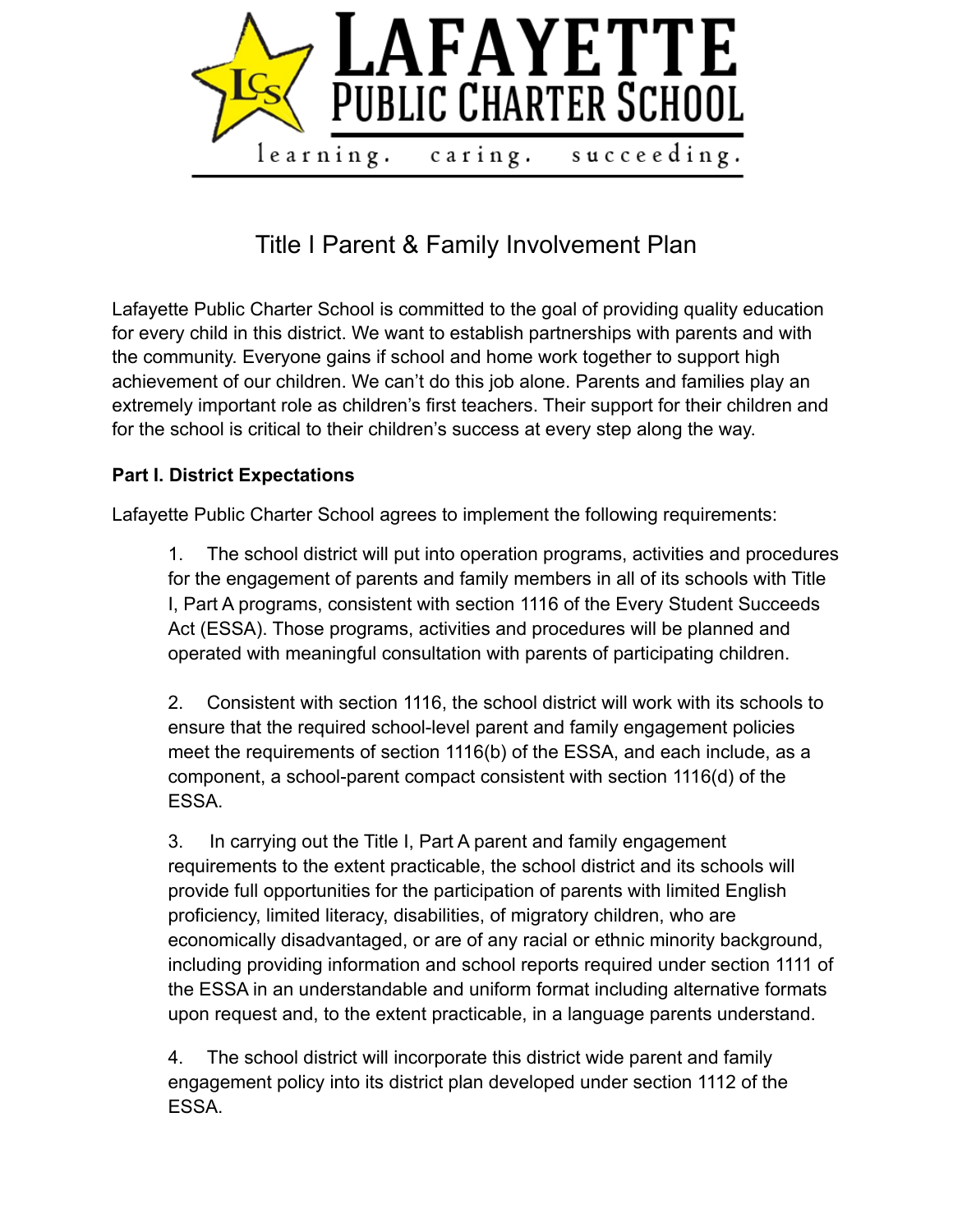5. If the district plan for Title I, Part A found in the State Educational Record View and Submission (SERVS), developed under section 1112 of the ESEA, is not satisfactory to the parents of participating children, the school district will submit any parent comments with the plan when the school district submits the plan to the Minnesota Department of Education.

6. The school district with a Title I, Part A allocation of over \$500,000, will involve the parents of children served in Title I, Part A schools in decisions about how the 1 percent of Title I, Part A funds reserved for parental involvement is spent, and will ensure that not less than 90 percent of the 1 percent reserved goes directly to the schools.

7. The school district will be governed by the following definition of the term "parent" includes legal guardian or other person standing in place of a parent (such as a grandparent or stepparent with whom the child lives, or a person who is legally responsible for the child's welfare).

8. Parental involvement means the participation of parents in regular, two-way, and meaningful communication involving student academic learning and other school activities, including ensuring:

- a. that parents play an integral role in assisting their child's learning;
- b. that parents are encouraged to be actively involved in their child's education at school;

c. that parents are full partners in their child's education and are included, as appropriate, in decision-making and on advisory committees to assist in the education of their child;

d. that other activities are carried out, such as those described in section 1116 of the ESEA.

# **Part II. Description of How the District and School Will Implement Required Components**

1. Lafayette Public Charter School will engage parents and families who have Title I students in developing/revising the district and school policy. Lafayette Charter will convene an annual meeting, at a convenient time, to which all parents of participating children shall be invited and encouraged to attend, to inform parents of their school's participation under this part and to explain the requirements of this part, and the right of the parents to be involved.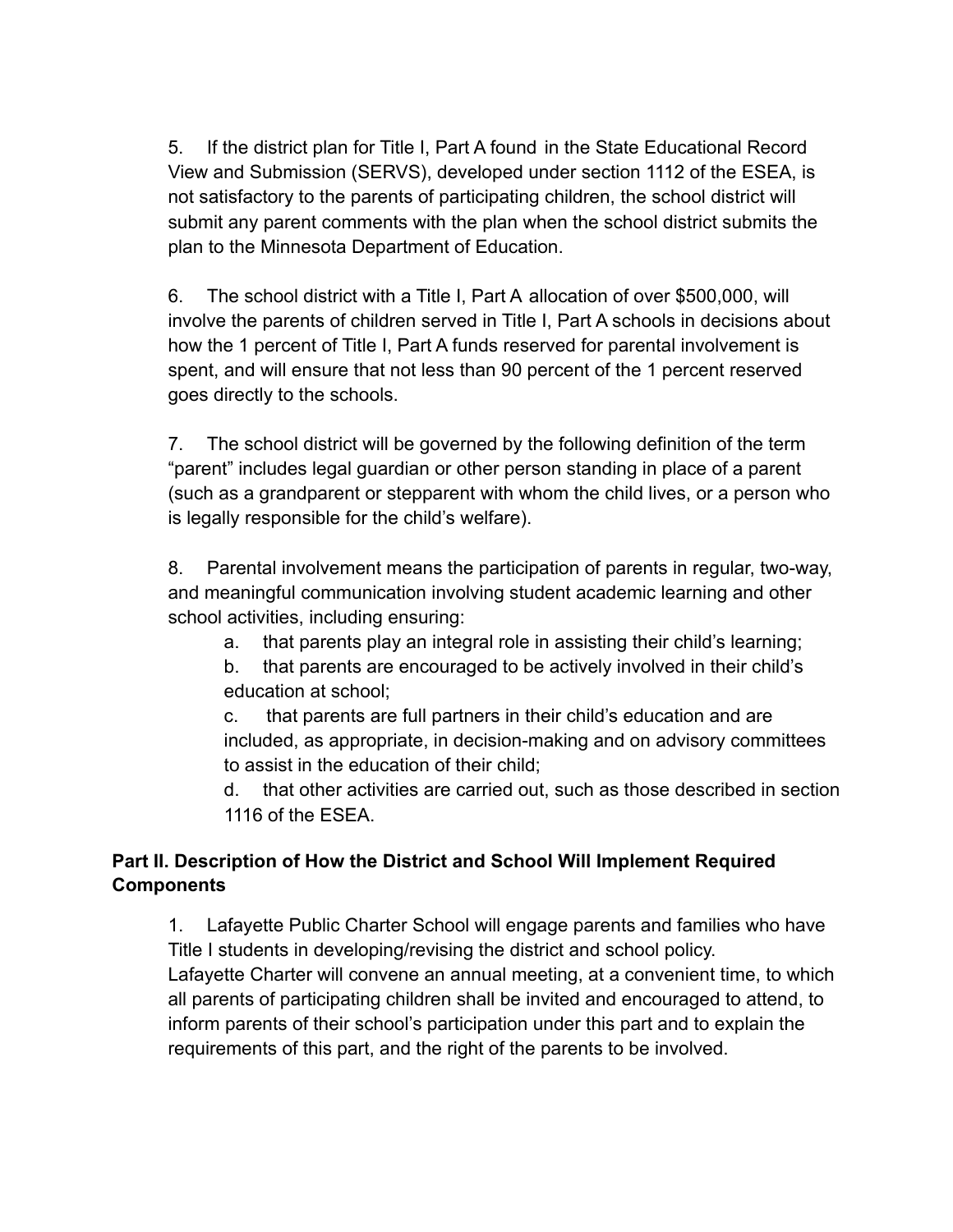2. Lafayette Public Charter School will take the following actions to engage the parents and families in jointly developing the district Title I plan (section 1112) which is in the SERVS application and the development and review of the Schoolwide or Title I Targeted Assistance Plan. If applicable the Comprehensive Support and Improvement and the Targeted Support and Improvement plan, in the schools' identified for improvement plans. [Section 1111(D) (1)(2)] Lafayette Public Charter School will convene an annual meeting, at a convenient time, to which all parents of participating children shall be invited and encouraged to attend, to inform parents of their school's participation under this part and to explain the requirements of this part, and the right of the parents to be involved.

3. Lafayette Public Charter School will coordinate technical assistance and other support that is necessary to build the capacity of staff in planning and implementing effective parent and family engagement activities to improve student academic achievement and school performance. This could include meaningful consultation with employers, business leaders and philanthropic organizations or individuals with this experience in effectively engaging families in education.

Lafayette Public Charter School staff have the opportunity to receive staff development regarding effective parental involvement. LCS will offer a number of flexible meeting options, such as meetings in the morning or evening, and may provide, with funds provided under this part, transportation, or home visits, as such services relate to parental involvement.

4. Lafayette Public Charter School will coordinate and integrate with federal, state and local programs, including public preschool programs, to implement effective parent and family engagement strategies that improve student achievement and school performance.

Lafayette Public Charter School offers Pre-Kindergarten. Our Pre-Kindergarten program includes parental involvement opportunities throughout the year and parent volunteers are always welcomed in the classroom. LCS works with local districts to provide resources for early childhood screening and as a resource for early intervention services.

5. Lafayette Public Charter School will take the following actions to conduct, with the engagement of parents, an annual evaluation of the content and effectiveness of this parent and family engagement policy (programs/activities) in improving the academic achievement of Title I students and the schools.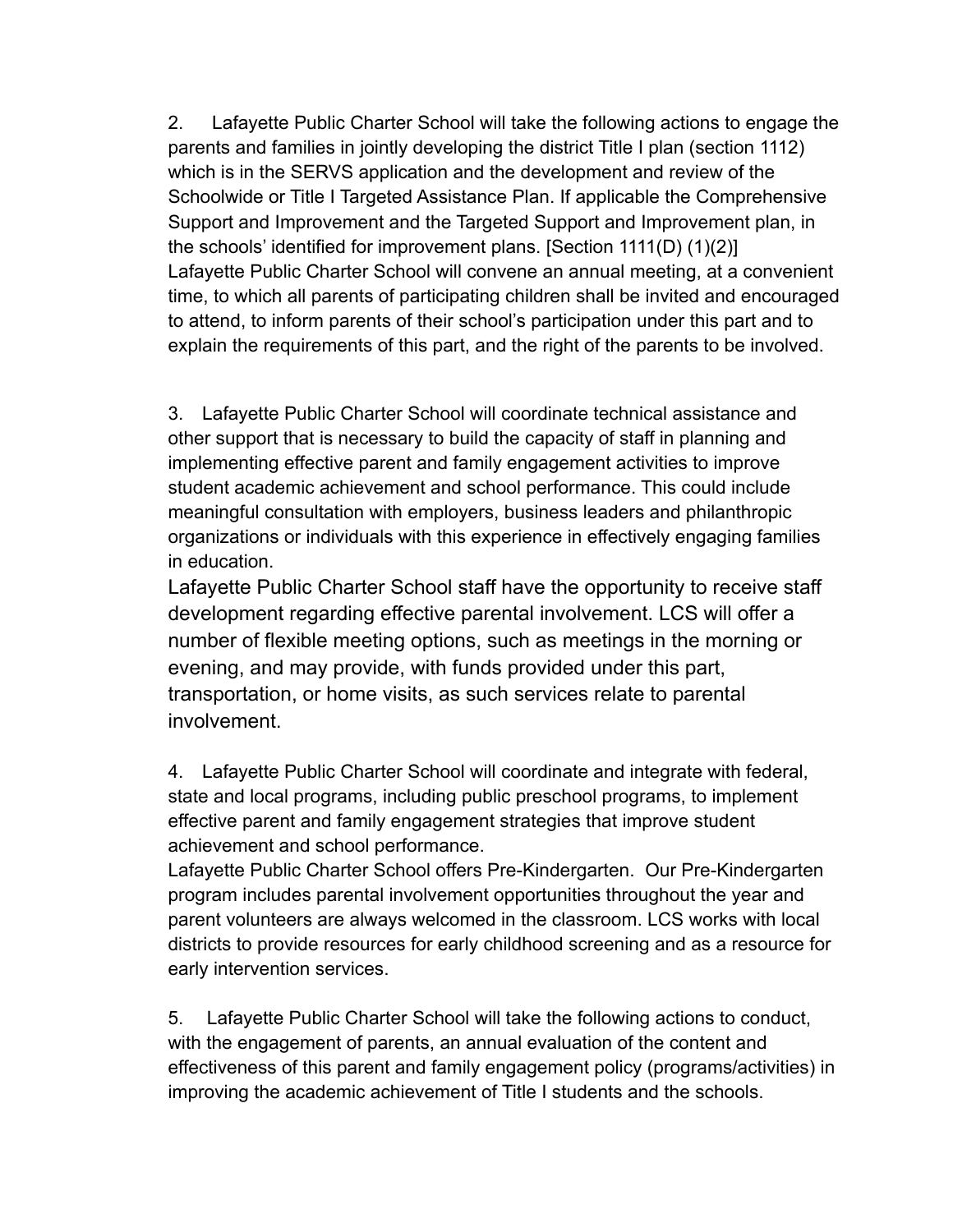Reviewing and evaluating the parent and family engagement activities/programs:

a. Identify barriers and the needs of parents and family members that keep them from participating in their child's education, especially the economically disadvantaged, disabled, limited English proficiency or any racial or ethnic minority.

b. Identify the needs of the Title I parents and family members to assist the learning of their children and the teachers and school staff.

c. Identify strategies to support successful school and family interactions.

As a small school all staff look at each child individually, looking at their test scores, daily work and overall performance. A discussion happens of what areas that child needs more assistance in and then families are contacted. A Title I form is sent out notifying parents of rights and instructional areas that will be targeted. Title I teachers keep in contact with parents/guardians during the year to discuss findings and progress. Resources are provided to help assist in the school to home connections in the Title I services. The Title Teacher sits in during parent-teacher conferences to talk about what has been worked on and to keep communication lines open.

6. Lafayette Public Charter School will use the findings of the evaluation to design evidence-based strategies for more effective parent and family engagement as necessary and to revise the parent and family engagement policy as necessary.

Throughout the school year families are encouraged to give us feedback on what is working well or needs improvement on communications, academics, etc. A Family Survey is handed out to each family in school. The information that is collected is used to help determine what items may need to be discussed and possibly changed. If there is information particular to a plan or policy, the policy committee will discuss, review and make any necessary changes.

7. Lafayette Public Charter School will involve parents in activities at the district level. This could be establishing a parent advisory board that represents the population of Title I parents and family members, that develops, evaluates and reviews or revises the parent and family engagement policy. Parents are invited to attend an annual meeting that discusses Title I and will review the Title I Parent & Family Engagement policy at the Parent Input meeting. Title I Parents are given the opportunity to be part of the policy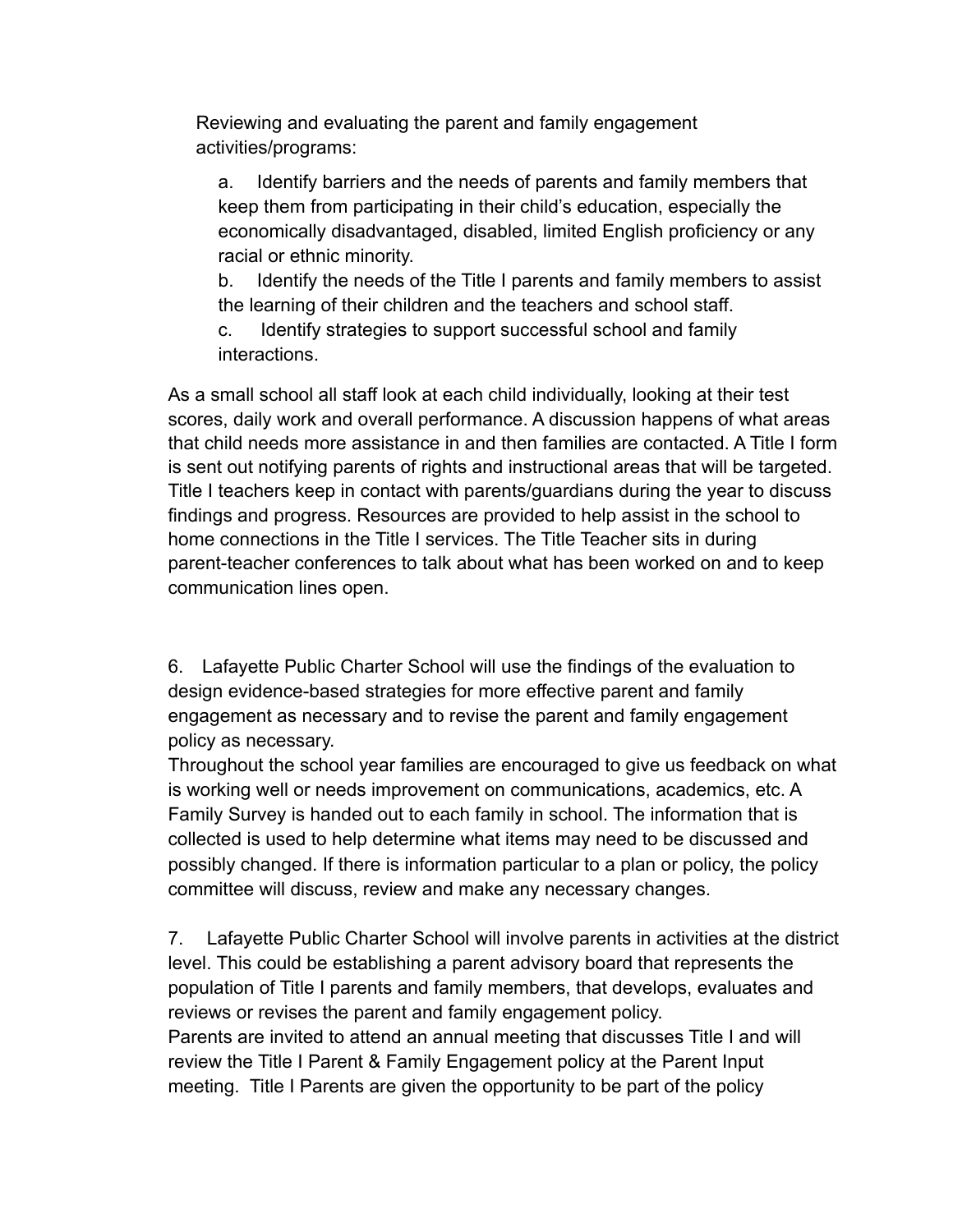committee in which the Title I Parent & Family Engagement policy will be reviewed annually by the committee and reviewed by the board.

8. Lafayette Public Charter School will convene an annual meeting, at a convenient time, when the parents of participating children are available to attend. The Title I annual meeting will inform parents about the Title I program, explain the requirements of parent and family engagement and the rights and responsibilities of the parents to be involved.

The Title I annual meeting is held during the Parent Input meeting at Lafayette Public Charter School.

9. Lafayette Public Charter School will offer flexible meeting times during morning, evening or weekends and may provide transportation, child care or home visits.

The Title I annual meeting is held during the Parent Input meeting at Lafayette Public Charter School. If families are unable to attend we also provide a link for Zoom and it will be recorded for anyone's viewing.

10. Lafayette Public Charter School will involve parents in the planning and review of the school improvement plan and the joint development of the schoolwide plan when applicable. If the schoolwide plan is not satisfactory to the parents, submit comments on the plan when submitted to the district. [Section 1114(b)]

During the meeting parents are encouraged to voice if they would like items changed or looked at in the plan in which can be discussed further. If families do not feel comfortable speaking out at the meeting, they are asked to contact the director or Title teacher by phone or email with any questions or concerns.

11. Lafayette Public Charter School will provide assistance to parents of Title students:

a. Timely information about programs offered to engage in their child's education.

b. An explanation of the curriculum, state and local academic assessments including alternate assessments, and the achievement levels of the state academic standards.

c. If they request, opportunities for regular meetings to hear their suggestions and participate in decisions related to their child's education.

Again, Lafayette Public Charter School offers an annual meeting to discuss Title services and to inform families of the program and get familiar with who is teaching and so forth. During this meeting we discuss curriculum used in the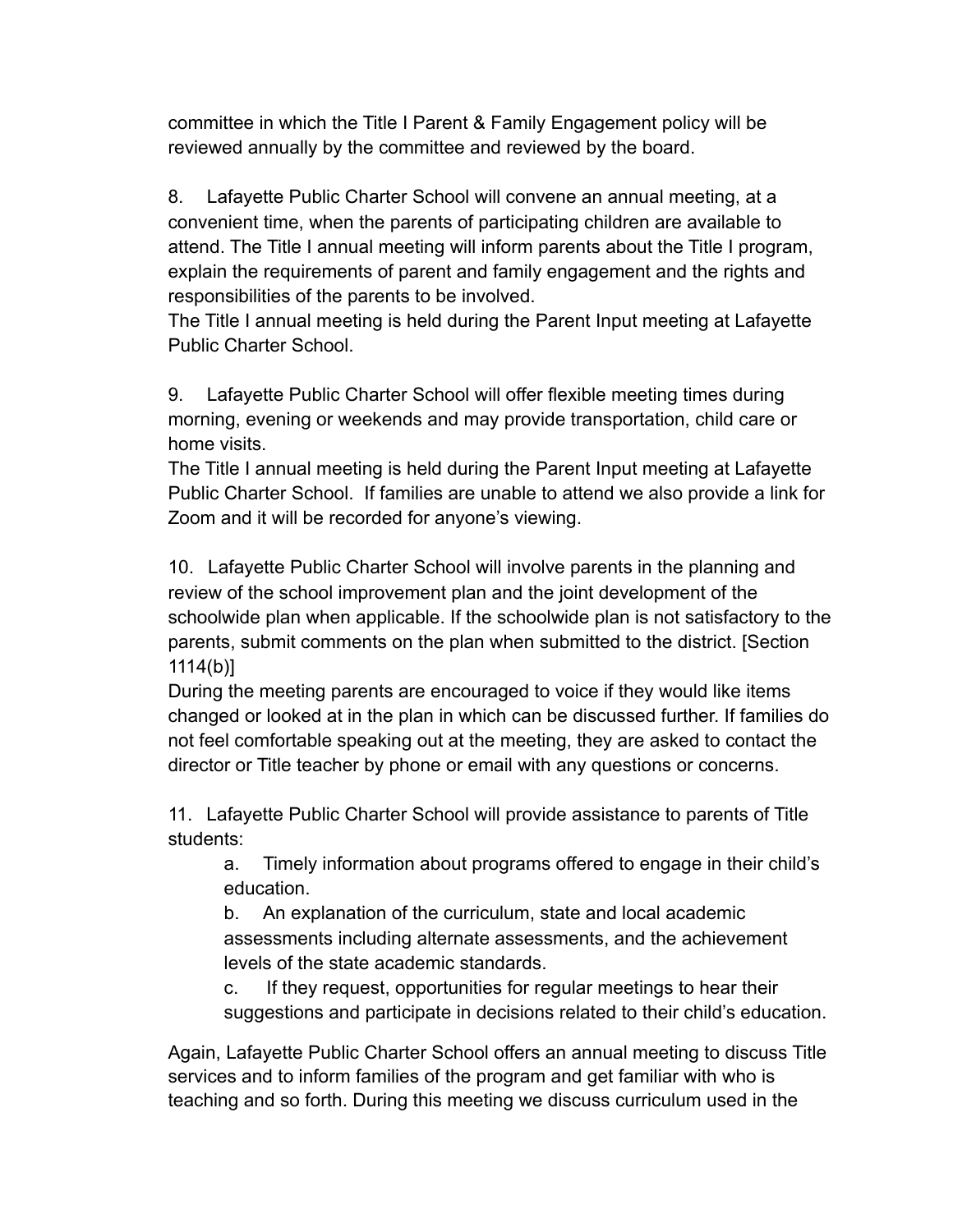classroom, how we focus on Minnesota Standards and report on what assessments are being used throughout the year. The Title Teacher sits down with the regular education teacher and family during conferences to discuss what they have been working on, successes and challenges. Families have regular education teachers and Title teacher's contact information to be able to ask for any additional resources they may need during the year.

# **Part III. Description of the Shared Responsibilities for High Student Academic Achievement**

Lafayette Public Charter School will jointly develop with Title I parents a school-parent compact that outlines how parents, the entire school staff, and students will share the responsibility for improved student academic achievement to meet the state academic standards. The compact should:

1. Describe the curriculum and instruction that help their student meet the state standards, identify where their child is performing and discuss ways the parent can support their child's education at home and at school.

2. Talk about the importance of the teachers and parents communicating on an ongoing basis at a minimum:

a. Conduct a parent-teacher conference in elementary schools, at least annually, during which time the compact is discussed as it relates to the individual child.

b. Provide frequent reports to parents on their children's progress.

c. Provide information on how parents can contact staff and staff can best contact parents, opportunities to volunteer and participate in their child's class, and observation of classroom activities.

d. Make sure that two-way meaningful communication between family members and school staff is addressed and when at all possible, is in a language the parents and family members can understand.

# **Part IV. Accessibility**

Lafayette Public Charter School will meet the requirements of parent and family engagement of Title I, to the extent practicable, we will provide full opportunities for the participation of parents with children with limited English proficiency, parents with children with disabilities, and parents of migratory children, including providing information and school reports in a format and, to the extent practicable, in a language such parents can understand.